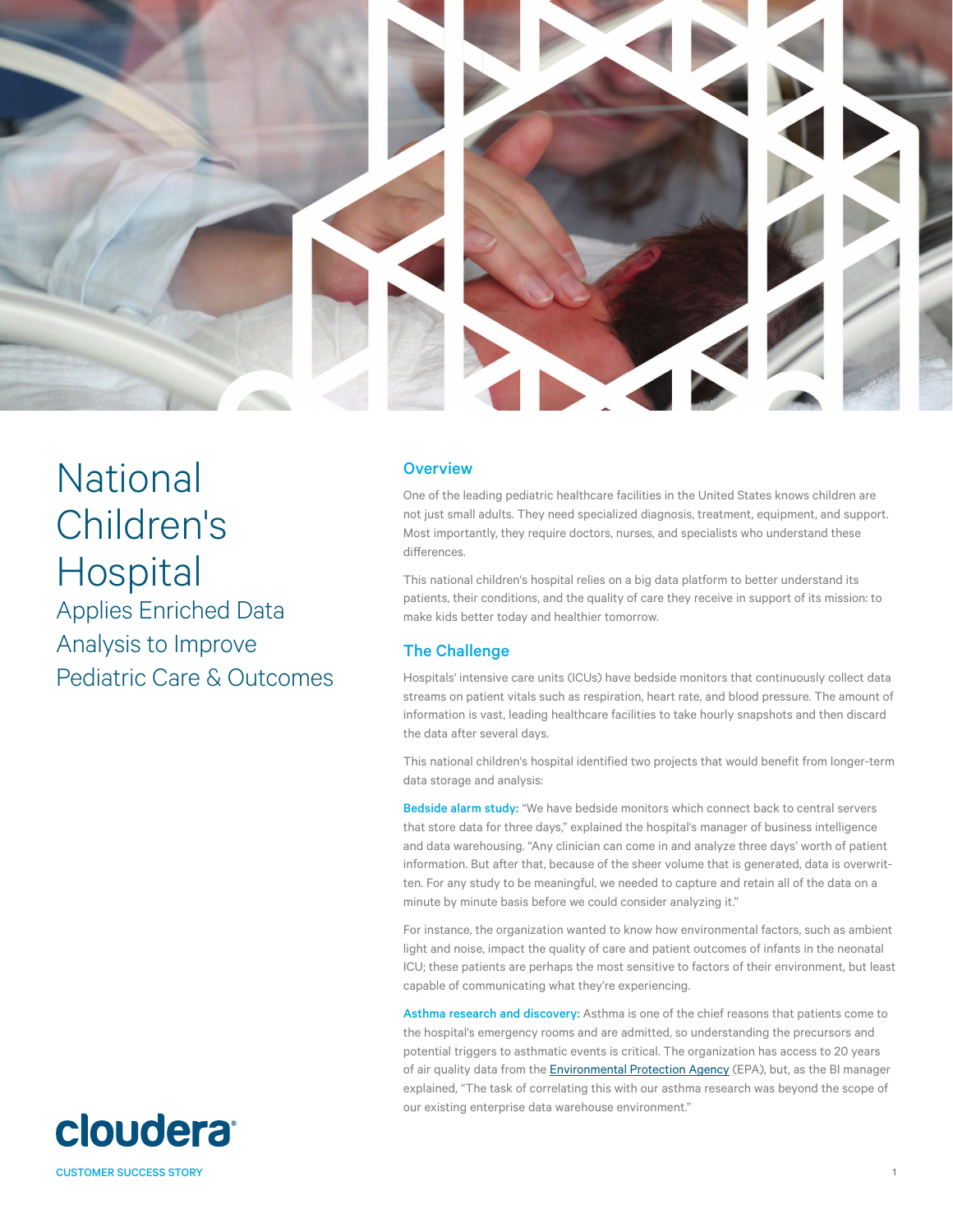# KEY HIGHLIGHTS

### Industry

> Healthcare

#### Locations

> USA

### Business Applications Supported

- > Patient care
- > Medical research

#### Impact

- > Improved patient outcomes through broader, deeper data ingest, and analysis
- > Increased processing, throughput, storage, and administrative capabilities
- > Lower TCO

## Technologies in Use

- > Hadoop Platform: Cloudera Enterprise
- > Hadoop Components: Apache Flume, Apache Hive, Apache Spark, Apache Sqoop, Cloudera Impala, Cloudera Manager, Cloudera Search, Hue, Kerberos, MapReduce
- > BI Tool: Qlik

## Big Data Scale

> Initially 1.5TB, growing by 50GB per week

The organization's legacy infrastructure consists predominantly of relational and multi-dimensional databases. These systems serve critical purposes, but could not cost-effectively accommodate the volumes and types of data needed to support the complexity of analysis associated with these projects. The BI manager noted, "Our enterprise data warehouse was operating at capacity for both storage and processing."

The organization set out to find a big data solution that could be implemented quickly to relieve the EDW, without requiring significant resources or budget. [Apache Hadoop](http://www.cloudera.com/content/cloudera/en/about/hadoop-and-big-data.html) surfaced as one solution, promising three key benefits:

- 1. A single, fault tolerant platform for storage and analysis
- 2. Low costs, both upfront and in scaling up
- 3. An active and growing ecosystem

The hospital turned to commercial vendors in search for an easy-to-use, pre-packaged distribution of Hadoop. CDH seemed to be the most pervasive, open source distributionthe organization even had an in-house resource already familiar with it—with good online documentation and an active user community. The hospital opted to build a workstationbased cluster as a proof of concept (POC) on CDH, and the test configuration was put together with just a few hundred dollars' investment.

## Solution

The hospital's BI manager reported, "From start to finish, we were able to produce the output that our research collaborative needed in three weeks."

Based on this early success, the organization decided to move its big data platform into production and knew it would need vendor support to ensure system reliability and stability. The organization signed up for a **[Cloudera Enterprise](http://www.cloudera.com/content/cloudera/en/products-and-services/cloudera-enterprise.html)** subscription in September 2013.

The national children's hospital also adopted **[Cloudera Manager](http://www.cloudera.com/content/cloudera/en/products-and-services/cloudera-enterprise/cloudera-manager.html)** for system administration and management of the Hadoop cluster. "Cloudera Manager takes much of the day-to-day burden of managing the environment and puts it into an easy-to-use, friendly web format. You can quickly identify where it elevates your understanding of what is going on 'under the hood.'"

In the next several months, the organization accumulated nearly two terabytes (TB) of data on the Cloudera platform—including ICU vital sign sensor data, .wav audio files, and air quality sensor data—and volumes continue to grow by 50 gigabytes (GB) each week.

The bedside vitals data is ingested into Cloudera and made available for end-user analysis via **Apache Hive** or **Cloudera Impala**, which delivers interactive analysis to healthcare practitioners through its integration with **Qlik**. The organization uses **Apache Sqoop** to move output data into and out of the enterprise data warehouse on a daily basis.

The next phase of the bedside monitor project is to use [Apache Flume](http://www.cloudera.com/content/cloudera-content/cloudera-docs/Glossary/Cloudera-Glossary.html) and Apache Spark [\(incubating\)](http://www.cloudera.com/content/cloudera/en/products-and-services/cdh/spark.html). Flume enables ingestion of [HL7](http://www.hl7.org/) interface data in near real time. Spark makes it easy to develop fast, unified Big Data applications combining batch, streaming, and interactive analytics on the data in CDH. The national children's hospital also plans to implement [Kerberos](http://www.cloudera.com/content/cloudera-content/cloudera-docs/Glossary/Cloudera-Glossary.html) for network authentication.

### Impact: More Data, More Answers

In its initial POC with CDH, the hospital was assessing the neonatal intensive care unit for environmental factors. Ambient light and noise data was correlated with patient vitals collected from the bedside monitors. It was trying to understand how the environment of care affected the children and the potential impact on patient outcomes.

Prior to creating the Hadoop environment, full fidelity vital records were only available for three days. After three days, only hourly snapshots were available. "Everyone knew that this represented a miniscule percentage, but we had no way of handling a larger volume of data." With the processing and storage capacity of Hadoop, the hospital can collect

# **cloudera**